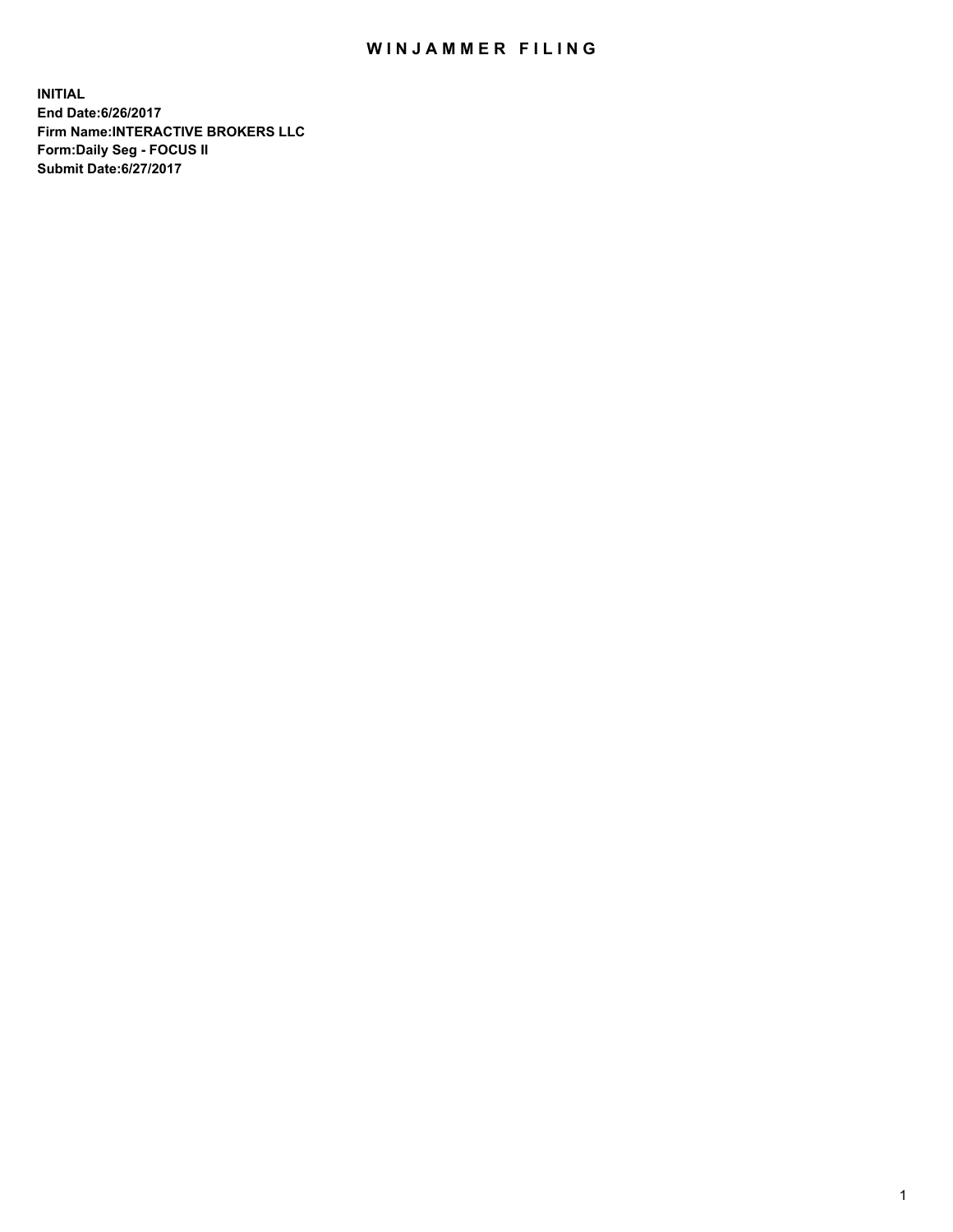## **INITIAL End Date:6/26/2017 Firm Name:INTERACTIVE BROKERS LLC Form:Daily Seg - FOCUS II Submit Date:6/27/2017 Daily Segregation - Cover Page**

| Name of Company<br><b>Contact Name</b><br><b>Contact Phone Number</b><br><b>Contact Email Address</b>                                                                                                                                                                                                                          | <b>INTERACTIVE BROKERS LLC</b><br><b>James Menicucci</b><br>203-618-8085<br>jmenicucci@interactivebrokers.c<br>om |
|--------------------------------------------------------------------------------------------------------------------------------------------------------------------------------------------------------------------------------------------------------------------------------------------------------------------------------|-------------------------------------------------------------------------------------------------------------------|
| FCM's Customer Segregated Funds Residual Interest Target (choose one):<br>a. Minimum dollar amount: ; or<br>b. Minimum percentage of customer segregated funds required:%; or<br>c. Dollar amount range between: and; or<br>d. Percentage range of customer segregated funds required between:% and%.                          | $\overline{\mathbf{0}}$<br>0<br>155,000,000 245,000,000<br>0 <sub>0</sub>                                         |
| FCM's Customer Secured Amount Funds Residual Interest Target (choose one):<br>a. Minimum dollar amount: ; or<br>b. Minimum percentage of customer secured funds required:%; or<br>c. Dollar amount range between: and; or<br>d. Percentage range of customer secured funds required between: % and %.                          | $\overline{\mathbf{0}}$<br>0<br>80,000,000 120,000,000<br>00                                                      |
| FCM's Cleared Swaps Customer Collateral Residual Interest Target (choose one):<br>a. Minimum dollar amount: ; or<br>b. Minimum percentage of cleared swaps customer collateral required:% ; or<br>c. Dollar amount range between: and; or<br>d. Percentage range of cleared swaps customer collateral required between:% and%. | $\overline{\mathbf{0}}$<br>$\overline{\mathbf{0}}$<br>0 <sub>0</sub><br><u>00</u>                                 |

Attach supporting documents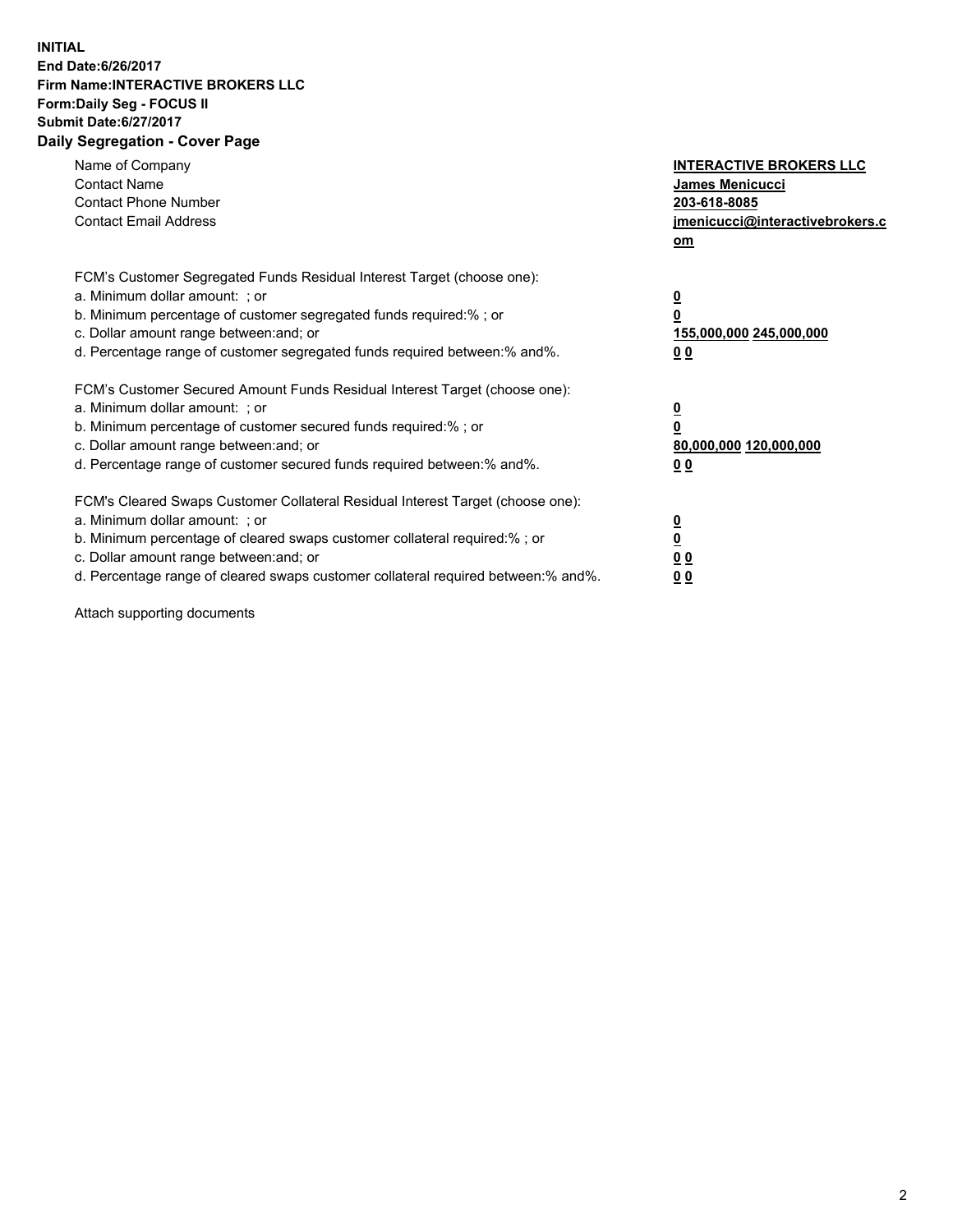## **INITIAL End Date:6/26/2017 Firm Name:INTERACTIVE BROKERS LLC Form:Daily Seg - FOCUS II Submit Date:6/27/2017**

|     | <b>Daily Segregation - Secured Amounts</b>                                                  |                                                      |
|-----|---------------------------------------------------------------------------------------------|------------------------------------------------------|
|     | Foreign Futures and Foreign Options Secured Amounts                                         |                                                      |
|     | Amount required to be set aside pursuant to law, rule or regulation of a foreign            | $0$ [7305]                                           |
|     | government or a rule of a self-regulatory organization authorized thereunder                |                                                      |
| 1.  | Net ledger balance - Foreign Futures and Foreign Option Trading - All Customers             |                                                      |
|     | A. Cash                                                                                     | 350,953,499 [7315]                                   |
|     | B. Securities (at market)                                                                   | $0$ [7317]                                           |
| 2.  | Net unrealized profit (loss) in open futures contracts traded on a foreign board of trade   | -5,474,677 [7325]                                    |
| 3.  | Exchange traded options                                                                     |                                                      |
|     | a. Market value of open option contracts purchased on a foreign board of trade              | 30,660 [7335]                                        |
|     | b. Market value of open contracts granted (sold) on a foreign board of trade                | -17,225 [7337]                                       |
| 4.  | Net equity (deficit) (add lines 1. 2. and 3.)                                               | 345,492,257 [7345]                                   |
| 5.  | Account liquidating to a deficit and account with a debit balances - gross amount           | 3,549 [7351]                                         |
|     | Less: amount offset by customer owned securities                                            | 0 [7352] 3,549 [7354]                                |
| 6.  | Amount required to be set aside as the secured amount - Net Liquidating Equity              | 345,495,806 [7355]                                   |
|     | Method (add lines 4 and 5)                                                                  |                                                      |
| 7.  | Greater of amount required to be set aside pursuant to foreign jurisdiction (above) or line | 345,495,806 [7360]                                   |
|     | 6.                                                                                          |                                                      |
|     | FUNDS DEPOSITED IN SEPARATE REGULATION 30.7 ACCOUNTS                                        |                                                      |
| 1.  | Cash in banks                                                                               |                                                      |
|     | A. Banks located in the United States                                                       | 39,957,787 [7500]                                    |
|     | B. Other banks qualified under Regulation 30.7                                              | 0 [7520] 39,957,787 [7530]                           |
| 2.  | Securities                                                                                  |                                                      |
|     | A. In safekeeping with banks located in the United States                                   | 343,647,540 [7540]                                   |
|     | B. In safekeeping with other banks qualified under Regulation 30.7                          | 0 [7560] 343,647,540 [7570]                          |
| 3.  | Equities with registered futures commission merchants                                       |                                                      |
|     | A. Cash                                                                                     | $0$ [7580]                                           |
|     | <b>B.</b> Securities                                                                        | $0$ [7590]                                           |
|     | C. Unrealized gain (loss) on open futures contracts                                         | $0$ [7600]                                           |
|     | D. Value of long option contracts                                                           | $0$ [7610]                                           |
|     | E. Value of short option contracts                                                          | 0 [7615] 0 [7620]                                    |
| 4.  | Amounts held by clearing organizations of foreign boards of trade                           |                                                      |
|     | A. Cash<br><b>B.</b> Securities                                                             | $0$ [7640]                                           |
|     |                                                                                             | $0$ [7650]                                           |
|     | C. Amount due to (from) clearing organization - daily variation                             | $0$ [7660]                                           |
|     | D. Value of long option contracts<br>E. Value of short option contracts                     | $0$ [7670]                                           |
| 5.  | Amounts held by members of foreign boards of trade                                          | 0 [7675] 0 [7680]                                    |
|     | A. Cash                                                                                     |                                                      |
|     | <b>B.</b> Securities                                                                        | 86,698,130 [7700]<br>$0$ [7710]                      |
|     | C. Unrealized gain (loss) on open futures contracts                                         | -1,680,986 [7720]                                    |
|     | D. Value of long option contracts                                                           | 30,660 [7730]                                        |
|     | E. Value of short option contracts                                                          | <mark>-17,225</mark> [7735] <b>85,030,579</b> [7740] |
| 6.  | Amounts with other depositories designated by a foreign board of trade                      | $0$ [7760]                                           |
| 7.  | Segregated funds on hand                                                                    | $0$ [7765]                                           |
| 8.  | Total funds in separate section 30.7 accounts                                               | 468,635,906 [7770]                                   |
| 9.  | Excess (deficiency) Set Aside for Secured Amount (subtract line 7 Secured Statement         | 123,140,100 [7380]                                   |
|     | Page 1 from Line 8)                                                                         |                                                      |
| 10. | Management Target Amount for Excess funds in separate section 30.7 accounts                 | 80,000,000 [7780]                                    |
| 11. | Excess (deficiency) funds in separate 30.7 accounts over (under) Management Target          | 43,140,100 [7785]                                    |
|     |                                                                                             |                                                      |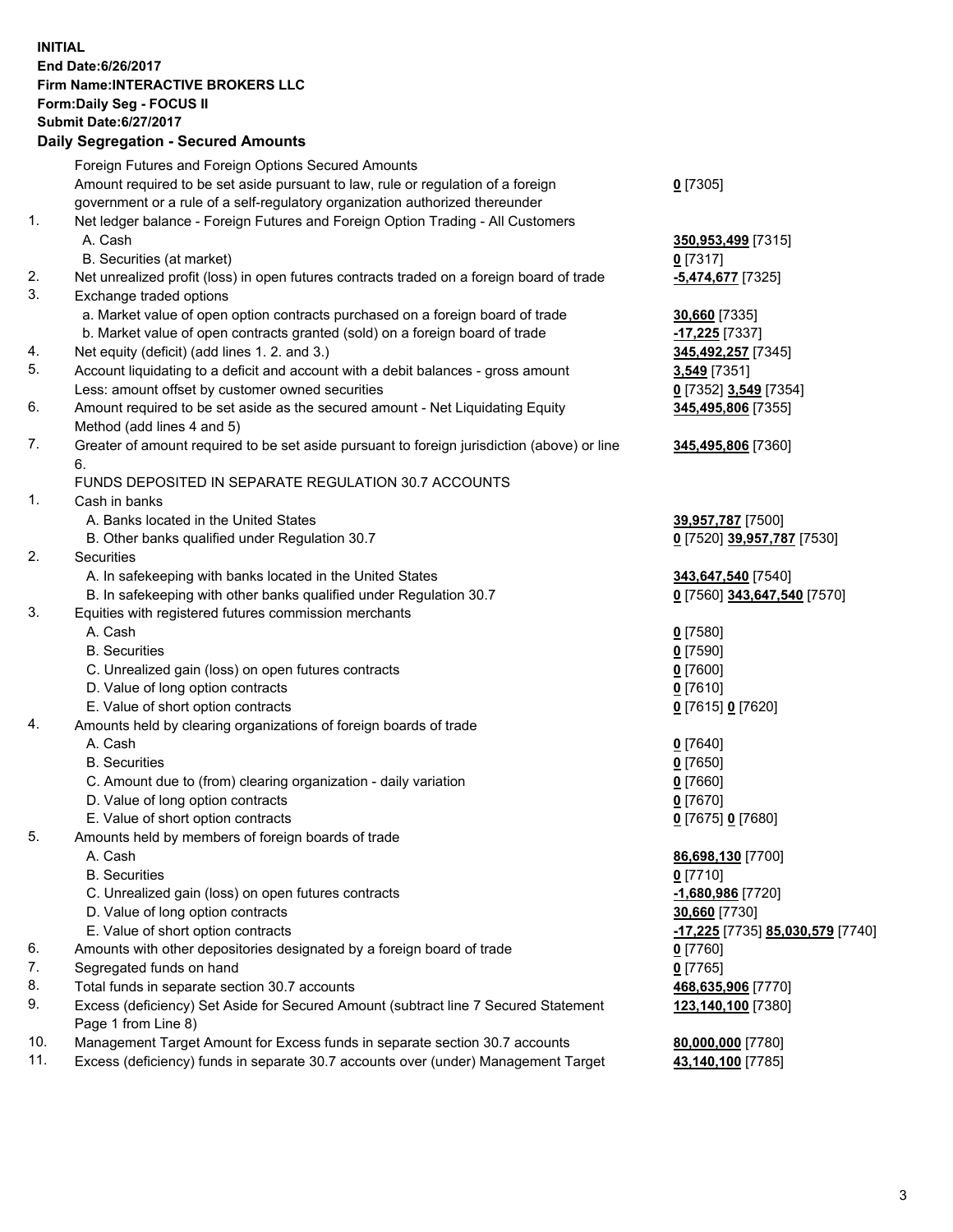**INITIAL End Date:6/26/2017 Firm Name:INTERACTIVE BROKERS LLC Form:Daily Seg - FOCUS II Submit Date:6/27/2017 Daily Segregation - Segregation Statement** SEGREGATION REQUIREMENTS(Section 4d(2) of the CEAct) 1. Net ledger balance A. Cash **4,156,876,306** [7010] B. Securities (at market) **0** [7020] 2. Net unrealized profit (loss) in open futures contracts traded on a contract market **-41,442,625** [7030] 3. Exchange traded options A. Add market value of open option contracts purchased on a contract market **219,986,710** [7032] B. Deduct market value of open option contracts granted (sold) on a contract market **-315,562,809** [7033] 4. Net equity (deficit) (add lines 1, 2 and 3) **4,019,857,582** [7040] 5. Accounts liquidating to a deficit and accounts with debit balances - gross amount **209,422** [7045] Less: amount offset by customer securities **0** [7047] **209,422** [7050] 6. Amount required to be segregated (add lines 4 and 5) **4,020,067,004** [7060] FUNDS IN SEGREGATED ACCOUNTS 7. Deposited in segregated funds bank accounts A. Cash **625,310,031** [7070] B. Securities representing investments of customers' funds (at market) **2,366,885,100** [7080] C. Securities held for particular customers or option customers in lieu of cash (at market) **0** [7090] 8. Margins on deposit with derivatives clearing organizations of contract markets A. Cash **26,445,986** [7100] B. Securities representing investments of customers' funds (at market) **1,291,256,864** [7110] C. Securities held for particular customers or option customers in lieu of cash (at market) **0** [7120] 9. Net settlement from (to) derivatives clearing organizations of contract markets **9,438,207** [7130] 10. Exchange traded options A. Value of open long option contracts **219,980,532** [7132] B. Value of open short option contracts **-315,539,955** [7133] 11. Net equities with other FCMs A. Net liquidating equity **0** [7140] B. Securities representing investments of customers' funds (at market) **0** [7160] C. Securities held for particular customers or option customers in lieu of cash (at market) **0** [7170] 12. Segregated funds on hand **0** [7150] 13. Total amount in segregation (add lines 7 through 12) **4,223,776,765** [7180] 14. Excess (deficiency) funds in segregation (subtract line 6 from line 13) **203,709,761** [7190] 15. Management Target Amount for Excess funds in segregation **155,000,000** [7194]

16. Excess (deficiency) funds in segregation over (under) Management Target Amount Excess

**48,709,761** [7198]